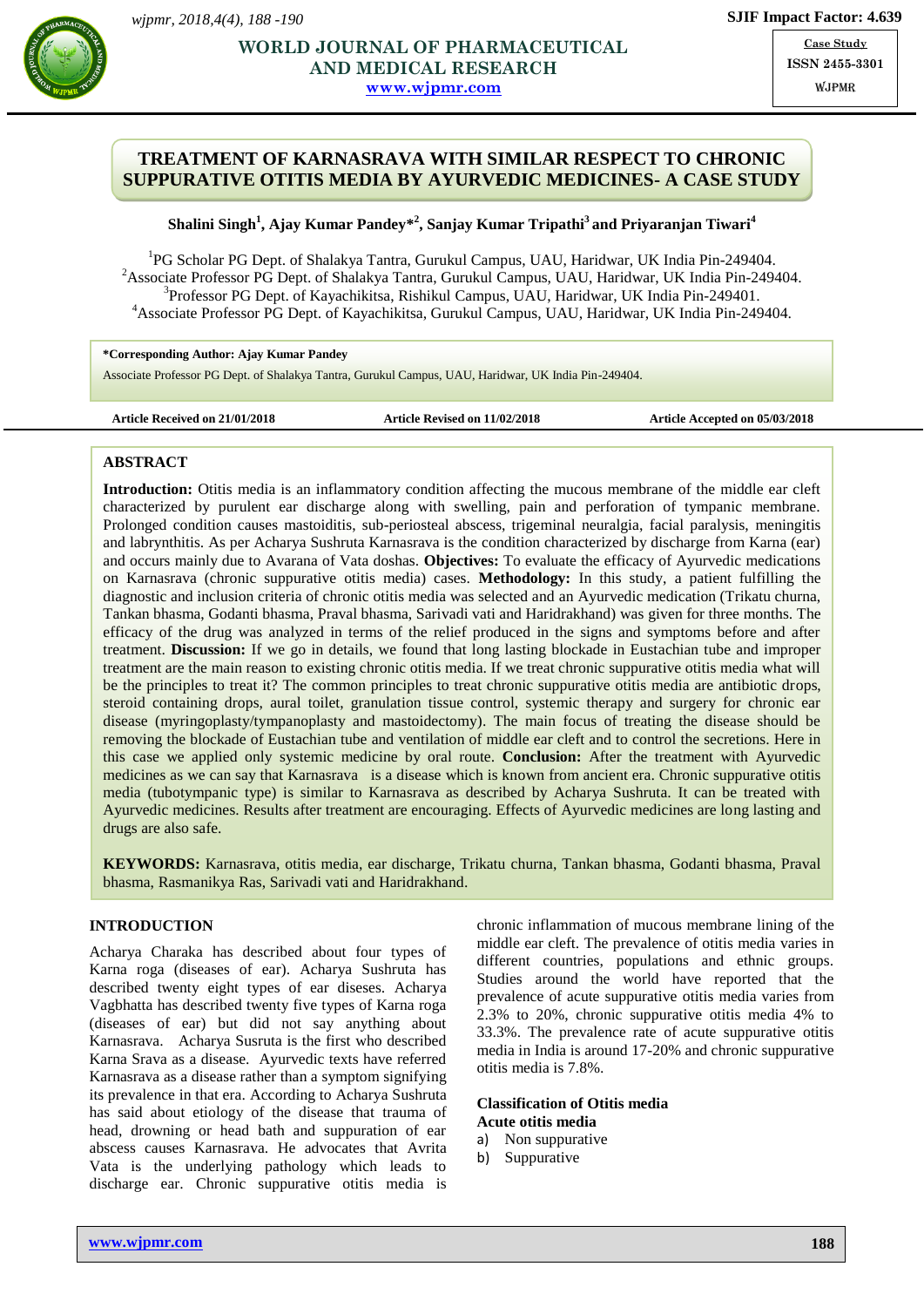#### **Chronic otitis media**

- a) Non suppurative
- i) Otitis media with effusion
- ii) Adhesive otitis media
- iii) Tympanosclerosis
- b) Suppurative
- 1. Tubotympanic type otitis media (safe type)
- a) Inactive (mucosal): Permanent perforation without discharge
- b) Active (mucosal) COM: Permanent perforation with discharge
- c) Healed: Tympanosclerosis, healed perforation
- 2. Atticoantral type otitis media (unsafe type)
- a) Inactive (squamous): Retraction with no cholesteatoma
- b) Active (squamous): Retraction pocket with cholesteatoma
- c) Secondary acquired cholesteatoma

# **Specific type of otitis media (tuberculosis, syphilis, diptheria)**

## **Etiology**

- 1. Predisposing factors Inadequate treatment of ASOM Infection from surrounding areas like nose, nasopharynx and oropharynx Some diseases like tuberculosis are chronic from the beginning Pneumatisation of mastoid- sclerotic mastoids are more prone for CSOM.
- 2. Exciting factors Gram negative organisms like Pseudomonas, proteus. E. coli. Streptococcus Staphylococcus

## **CASE REPORT**

A 40- year-old male presented with a chief complaints of purulent discharge from right ear from more than 6 weeks. Reduced hearing and itching was noted by since three weeks.

The Shareera prakriti of patient was vata-pittaja and he had a Madhyam kostha (on the basis of bowel habit), madhyam bala (physical strength) with madhyam satva (physiological strength). On examination there was mucoidal, tenacious and non-foul smelling discharge in external auditory meatus. Medium size perforation was also there in tympanic membrane. Rinne test was negative, Weber test was lateralized to affected side and ABC was normal. X ray mastoid and PNS was done to rule out mastoiditis and sinusitis.

## **Plan of Treatment**

#### **We prepared a plan on Ayurvedic medicine mixtures as given below**

| Drug            | <b>Dose</b>                            | Anupana   |
|-----------------|----------------------------------------|-----------|
| Trikatu Churna  | 500 mg 3 times per day                 | Honey     |
|                 | Tankana Bhashma 250 mg 3 times per day | Honey     |
| Godanti Bhashma | 250 mg 3 times per day                 | Honey     |
| Pravala Bhashma | 250 mg 3 times per day                 | Honey     |
| Rasamanikyarasa | 30 mg 3 times per day                  | Honey     |
| Haridrakhanda   | 3gms 2times per day                    | Milk      |
| Sarivadi Vati   | 250 mg 2 times per day                 | Ushnodaka |

#### **Route of drug administration-** oral route

**Follow up finding after seven days-** There was no earache, no itching, decreased swelling, scanty mucosal discharge, medium sized perforation and conductive hearing.

**Follow up finding after fifteen days-** There are no earache, no itching, decreased swelling, scanty mucosal discharge, medium sized perforation and conductive hearing.

**Follow up finding after one month-** There are no earache, no itching, no swelling, no mucosal discharge, medium sized perforation and conductive hearing.

**Follow up finding after two month-** There are no earache, no itching, no swelling, no mucosal discharge, perforation sized decreased and conductive hearing.

**Follow up finding after three month-** There are no earache, no itching, no swelling, no mucosal discharge, healed perforation and conductive deafness.

## **DISCUSSION**

If we go in details, we found that long lasting blockade in Eustachian tube and improper treatment are the main reason to existing chronic otitis media. If we treat chronic suppurative otitis media what will be the principles to treat it? The common principles to treat chronic suppurative otitis media are antibiotic drops, steroid containing drops, aural toilet, granulation tissue control, systemic therapy and surgery for chronic ear disease (myringoplasty/ tympanoplasty and mastoidectomy). The main focus of treating the disease should be removing the blockade of Eustachian tube and ventilation of middle ear cleft and to control the secretions. Here in this case we applied only systemic medicine by oral route.

## **Probable mode of drug action**

**Trikatu churna-** It acts on Kapha and vata dosha so it may reduce inflammation and pain also anti bacterial activity on *staphylococcus species.*

**Tankana Bhashma-** It acts on Vata and Kapha dosha so reduces water content of muscosa and by that secretions